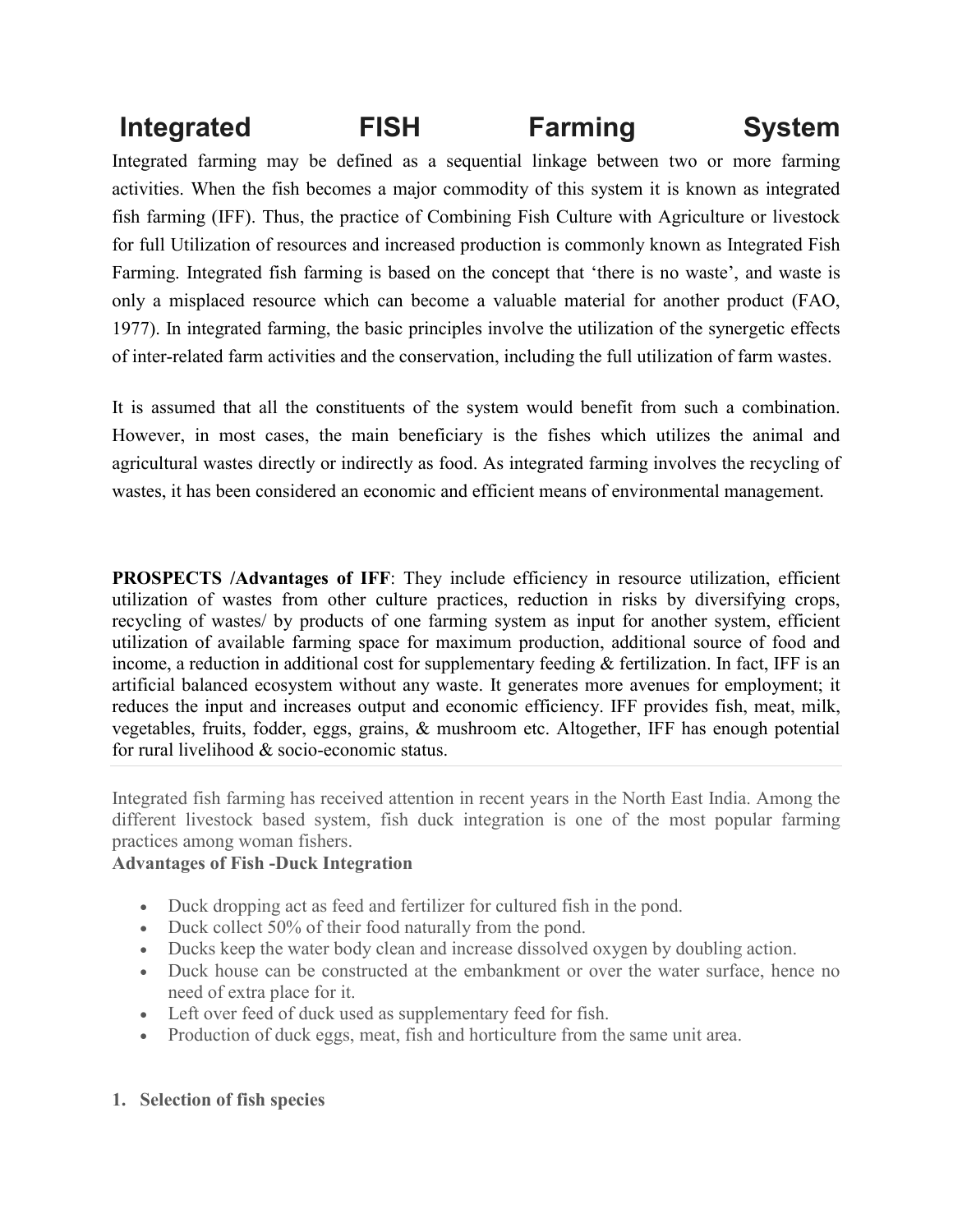- In this integration, fish species selection is one of the important point, where plankton feeder should be 60% and omnivorous should be 40%.
- A combination of six species viz, Catla (20%), Silver carp (20%), Rohu (20%), Mrigal (15%), Grass carp (10%) and Common carp (15%) should be stocked at density of 8000 to 8500 fingerlings/ha for the targeted production level of more than 3500 kg/ha. Such integration is suitable only for rearing and stocking ponds where fishes are above 12 gm.

# **2. Selection of duck and their maintenance**

- Some important varieties of ducks are Nageswari, Sylhet Meat, Indian Runner, Serachameli and Khaki Campbell. Out of this varieties, Khaki Campbell crossed with local pati variety is the best in Assam condition.
- It should be collected from the Government Farm and then consult with the veterinary Doctor for treatment and preventive measure of some epidemic disease like Duck Plague, Cholera etc.
- Ducks are stocked  $(200-300)$  ducklings/ha of fish pond. From duck excreta annual manure production is 45-55 kg/duck/yr, which besides fertilizing the fishponds and can be directly utilized as fish food. Apart from this, 10-20% feed/day/duck is wasted which is utilized in ponds. Duck dropping contains 81% moisture and 0.91% N and 0.38% P2O5.

# **2.1 Duck-house**

- Duck house should be made on the pond dyke or over the pond surface with the help of locally available material such as bamboo cane, thatches etc.
- In case of duck house over the pond surface, a small bamboo bridge is constructed from the duck house for feeding the ducks as well as for collecting eggs and duck from the house. Another bridge is constructed from the duck house to the pond surface for helping the ducks ascend or descend to pond water.
- Again duck house should be well ventilated for air circulation and exposed to direct sunlight. Periphery of the pond should be fenced for protection of ducks.
- Ducks are kept in duck house providing about  $0.3$ - $0.5$  m<sup>2</sup>/bird. Again one male duck should be kept in every 5-6 female ducks. Ducklet especially up to 3-4 weeks old are very susceptible to disease, hence, care should be taken within this period.

# **2.2 Duck Feed**

- Mostly fine rice bran and poultry feed (layers mash etc.) are used as duck feed at the rate of 100 gm feed/day/duck.
- Duck feed should be stored at cool and dry environment. If possible, manganese sulphate mixed with feed gives the better result at the rate of 10gms/100kg of feed. Apart from that Duck weeds (Lemna, Wolfia, Azolla etc.) are also fed to the ducks.
- Duck also consume tadpoles, juvenile of frogs and dragon fly larvae. Further protein content in natural food organisms of the ponds consumed by duck is high. Therefore, the duck reared in fishponds save the cost on protein substantially in duck feeds and gives more eggs in comparison to duck which are not allowed in fishponds. The left over feed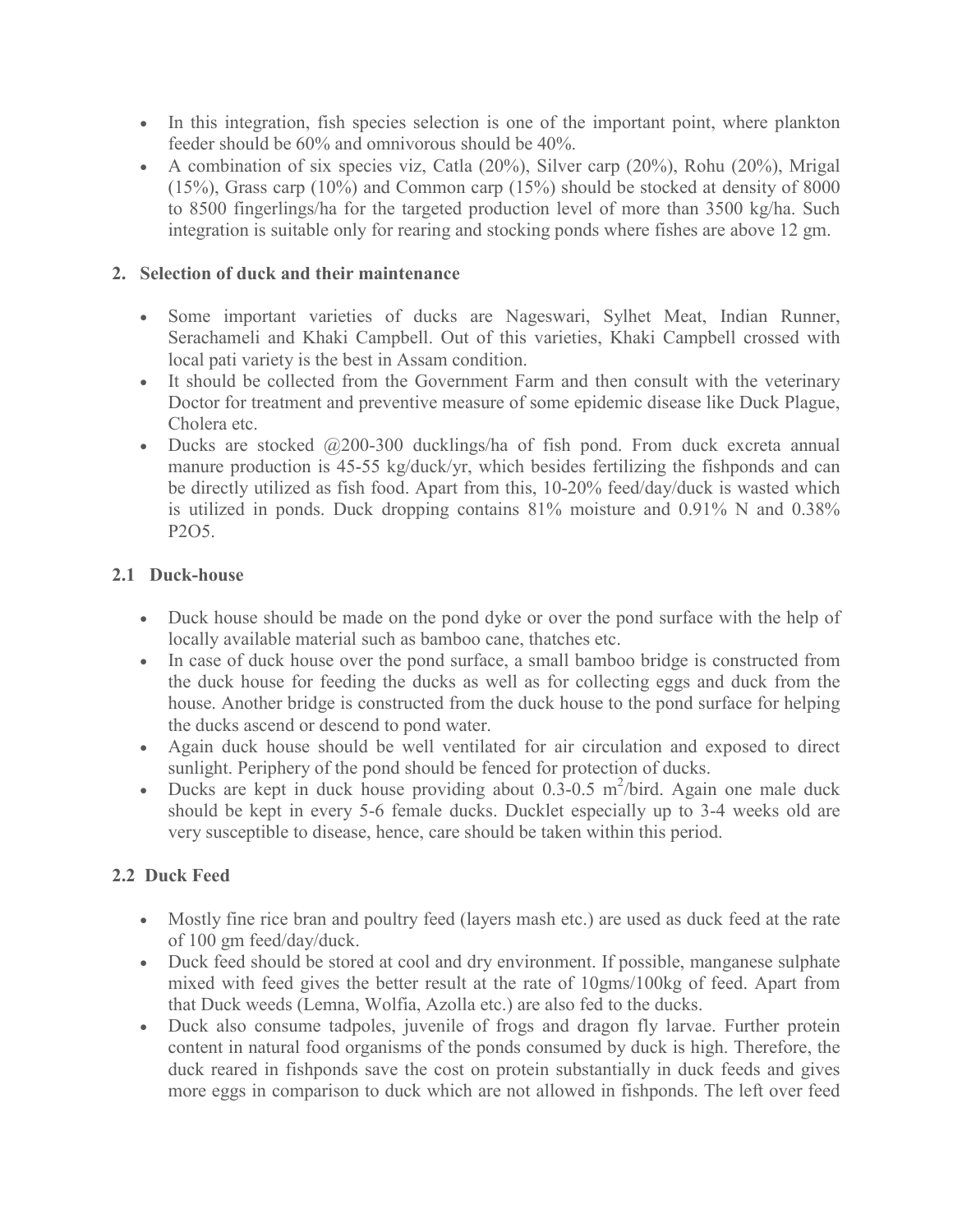given to the ducks and duck dropping fulfill more than 59% of food requirements of farm fishes.

 Sometime algal bloom may increase, then duck dropping should be stopped periodically by using plastic at the bottom of the duck house and removed.

## **2.3 Lime application**

In this integration except basal manure there is no need to apply inorganic and organic manure from the outside during the culture period. Only lime is applied at the rate of 250-300 kg/ha/year at suitable intervals.

## **Production**

By this integration a production of 3500-4000 kg of fish, 18000-18500 eggs and 500-600 kg duck meat from 1 ha of pond area in 1 year without any supplementary feed and fertilizers can be obtained and the cost is turned down to 60% lesser than normal.

**Source : A training manual on "Polyculture and integrated fish farming"**

College of Fisheries, Assam Agricultural University,

Raha - 782103, Nagaon, Assam, India.

## *Fish-Cum-Poultry Farmings:*

Integrated fish farming with poultry is generally cultured as the poultry manure is a very efficient fertilizer for fish ponds. The poultry droppings comprises 2% nitrogen, 1.25% phosphoric acid and 0.75% potash. The low feeding cost per individual bird makes poultry farming along with fish, a common investment for poor farmers.

## **(a) Poultry Raising:**

Both 'broilers' and 'layers' variety of chicken can be raised for fish-poultry farming. One day old chick are raised up to the pullet stage after which they are put in layer cages.

Fish culture with both intensive and extensive poultry productions have been integrated successfully. The most intensive type of poultry production is the battery type of housing, which is installed by the side of the pond. The floor of the house is cemented and is set up at a slope so that the eggs may roll forward.

For layers, the floor area required is about 30 cm<sup>2</sup> while for broilers, 15-20 cm<sup>2</sup>. The usual floor space allotted for each bird is 20 x 30 x 40 cm. The birds are confined to cages which are made up of standard, stout, galvanised wire. The cages are kept on trays for collection of droppings. For further on poultry refer chapter 5.

For manuring one hectare pond water, the droppings of about 250 layers and four batches of 200 broilers each are adequate in a year's time.

## **(b) Fish Raising:**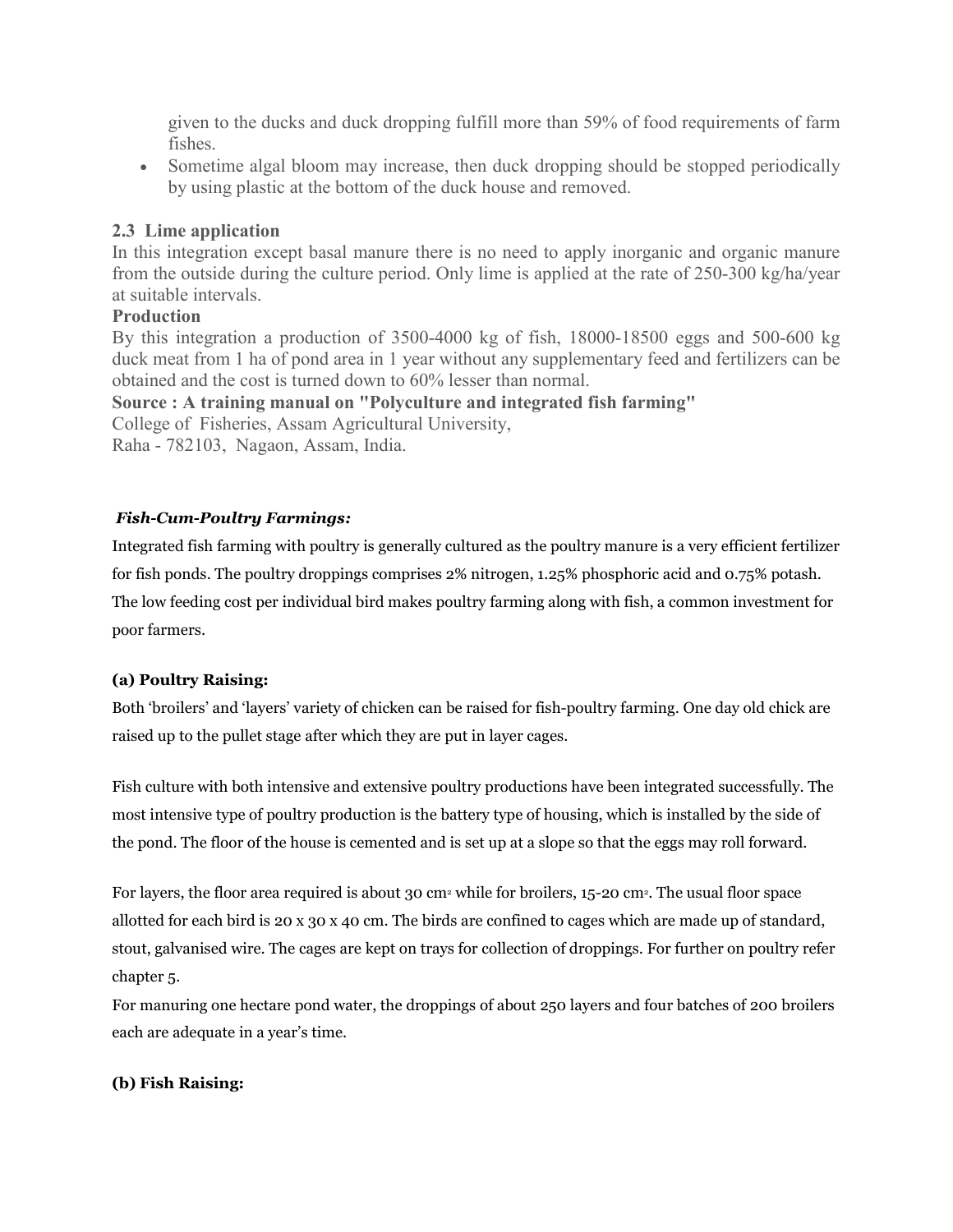For fish raising the ponds are stocked with fingerlings of catla, silver carp, common carp, murrels, tilapia, giant freshwater prawns, etc. The stocking density of fishes is related with that of poultry and also with the period of culture.

In one hectare pond area, when stocked with 5000 giant freshwater prawns (Macrobrachium rosenbergii) and 1500 silver carp, and cultured for a period of four months, one can harvest 600 kg of prawns and an equal amount of fish, along with 250 culled birds.

For culturing over a period of one year, ponds may be stocked with fingerlings of catla, common carp, silver carp and grass carp at a density of 5000-6000 fingerlings per hectare. At the end of twelve months of fish-cum-poultry culture, fish yield of over 3900 kg per hectare can be normally obtained along with 42,000 eggs and 200 culled birds.

#### **(c) Advantages and disadvantages of fish-cum- poultry culture:**

#### **(i) Advantages:**

(1) Chicken manure is a very efficient fertiliser, so no chemical fertiliser is needed for fertilising the pond water. This cuts down the expenditure of rearing fishes.

(2) No supplementary fish feed is required.

(3) The purchase and feeding cost per bird is low.

(4) Chicks are readily available and their productivity can be improved with simple and cheap management.

#### **(ii) Disadvantages:**

(1) Chicks should be examined from time to time and diseased one should be isolated, otherwise they will destroy the entire stock.

(2) Sufficient time should be given from one stocking of chicks to the next for renovation of the house and disinfectioning it.

Rice - Fish Integrated Farming System

Rice fish farming can contribute to household income, contribute to food security and nutrition and contribute to improved sustainability of rice production. Generally two production systems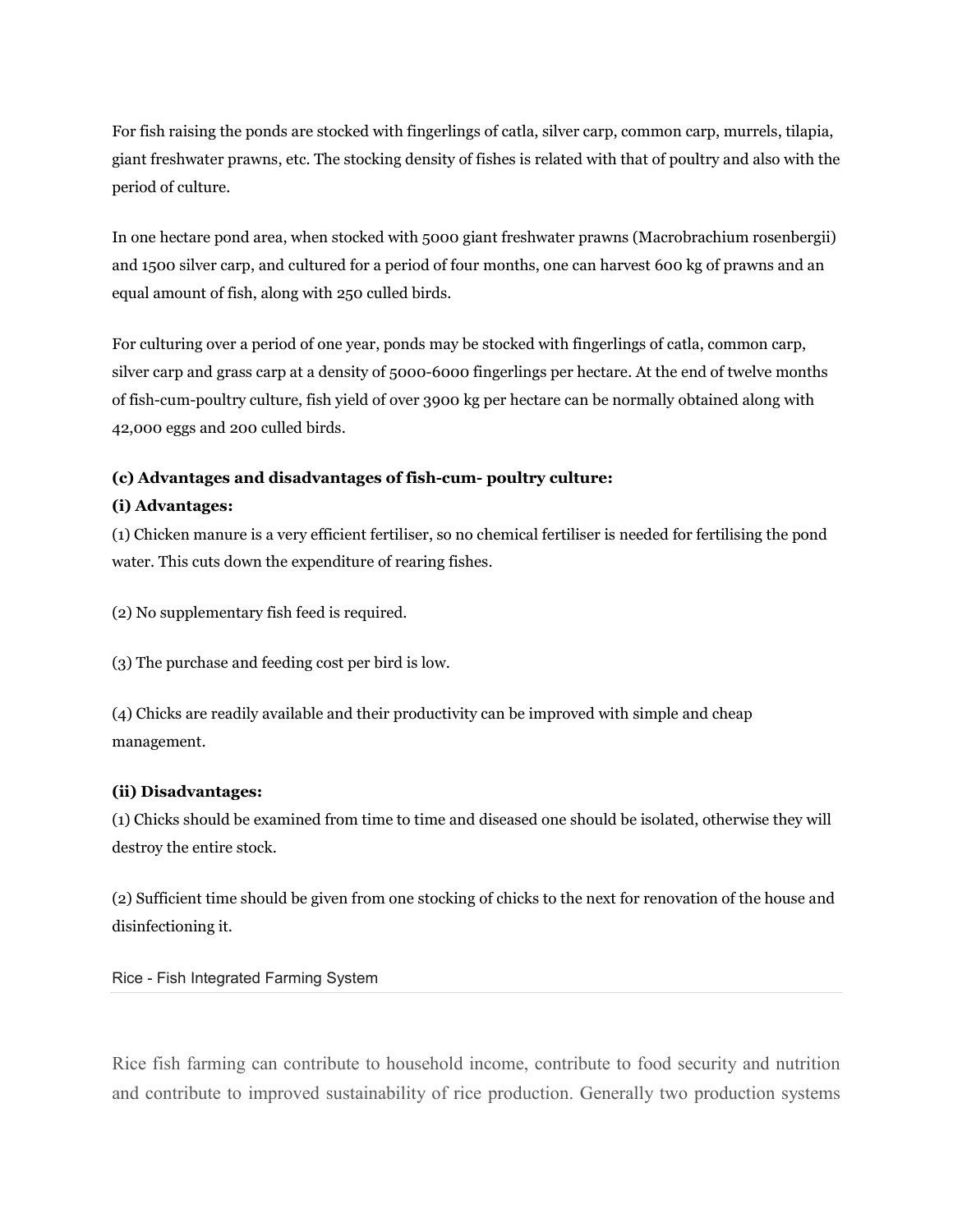have been recommended for culturing fish in the rice fields. They are, Simultaneous or Concurrent Method and Alternate or Rotational Method.

## **Selection criteria of rice field**

- The field must hold water continuously for several months. The field should be hold water to a depth of 30 cm.
- The plot should be comparatively flat
- The land should be selected keeping in view that it will not be over flooded.
- The soil of the land should hold much water. Clay soil is better for this purpose and the soil pH should be around 6.5-7.5
- Those fields where water remains even after harvest of paddy that is, there should be water, which is sufficient to continue fish culture.
- Fishes can be grown unaffected by chemicals or pesticides used to protect paddy.
- In land with slopes, a high dyke on the uphill side at the field is usually not needed. The layout of the land will help to confine the fish, if the rice field is basin shaped. This can save a lot of work because middle of the field is deepest portion and a very little effort is required to raise the dykes.
- The paddy field should have strong dykes to prevent leakage and to retain water up to desired level /depth.
- The plot should be at the close vicinity of the farmer's house so that better care can be taken up.

# **Selection criteria of fish species**

- The fish should be capable of tolerating very shallow water level.
- Should withstand higher temperature (up to  $40^{\circ}$ C) and variable temperature fluctuations
- Those species, which can withstand fairly high turbidity of water and poor oxygen concentration.
- The species, which have faster growth rate and should have desirable characteristics to grow to marketable size in short duration at the time of harvesting the rice.

# **Selection of rice varieties**

- The variety of paddy should be high yielding
- The variety should be highly disease resistant and susceptible to less attack from pests.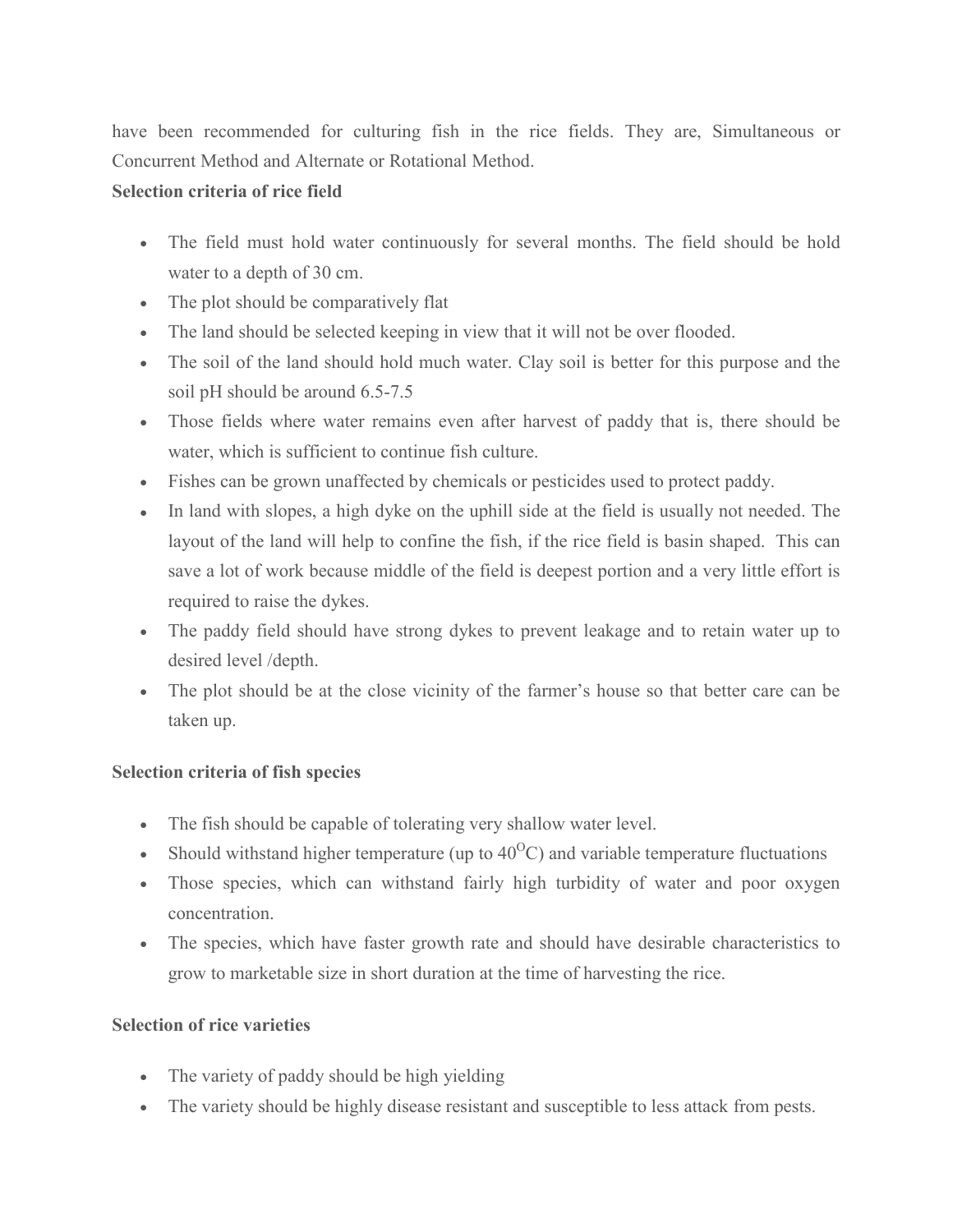Local paddy varieties of medium to long duration with non lodging characteristics are suitable.

## **Preparation of fields and other considerations**

# **1. Dyke construction :**

Embankments should have a height of 40-50 cm. Since water level for rice does not exceed 20cm, such embankments will already have a free board of 20-30cm. This is sufficient to prevent fish from jumping over.

## **2. Provision of weirs and screens :**

Three types of screens can be provided to prevent escape of fish and to prevent entry of predatory fishes to the plot: e.g. bamboo slats, a basket, and a piece of fish net materials even a well perforated piece of sheet metal.

# **3. Provisions of proper drains :**

The common practice is to temporarily breach a portion of embankment for water to get in or out and once the purpose is finished the breach portion be repaired. Bamboo tubes, hollowed out logs, metal pipes or bamboo chutes are also used.

Depending upon the slope of the land three types of layout for construction of rice fish culture plot has been proposed :

- Perimeter trench model,
- Central pond model,
- Lateral trench model.

# **i. Perimeter trench model :**

In this trenches are dug out in the periphery of the paddy field and the paddy cultivation area remains in the middle of the plot in zone of moderate elevation. In a plot of 1 ha, the area in the central part of the field for paddy cultivation is about 0.67 ha**.** The perimeter trenches may occupy about 0.2 ha and perimeter dykes may occupy another 0.12 ha. Design and construction is that the trench is about 6 meter at the top, 3.5 m at the base and depth is 1.2m. The perimeter may be 1 m in wide at the crest and 3 m at the base.

## **ii. Central pond model :**

In this case fish culture area remains at the center or at the middle of the plot and the paddy growing areas lies surrounding the pond. In a plot of 1 ha area, part of the field for paddy cultivation is about 0.65 ha and the area for the fishpond is 0.35ha with peripheral dyke space of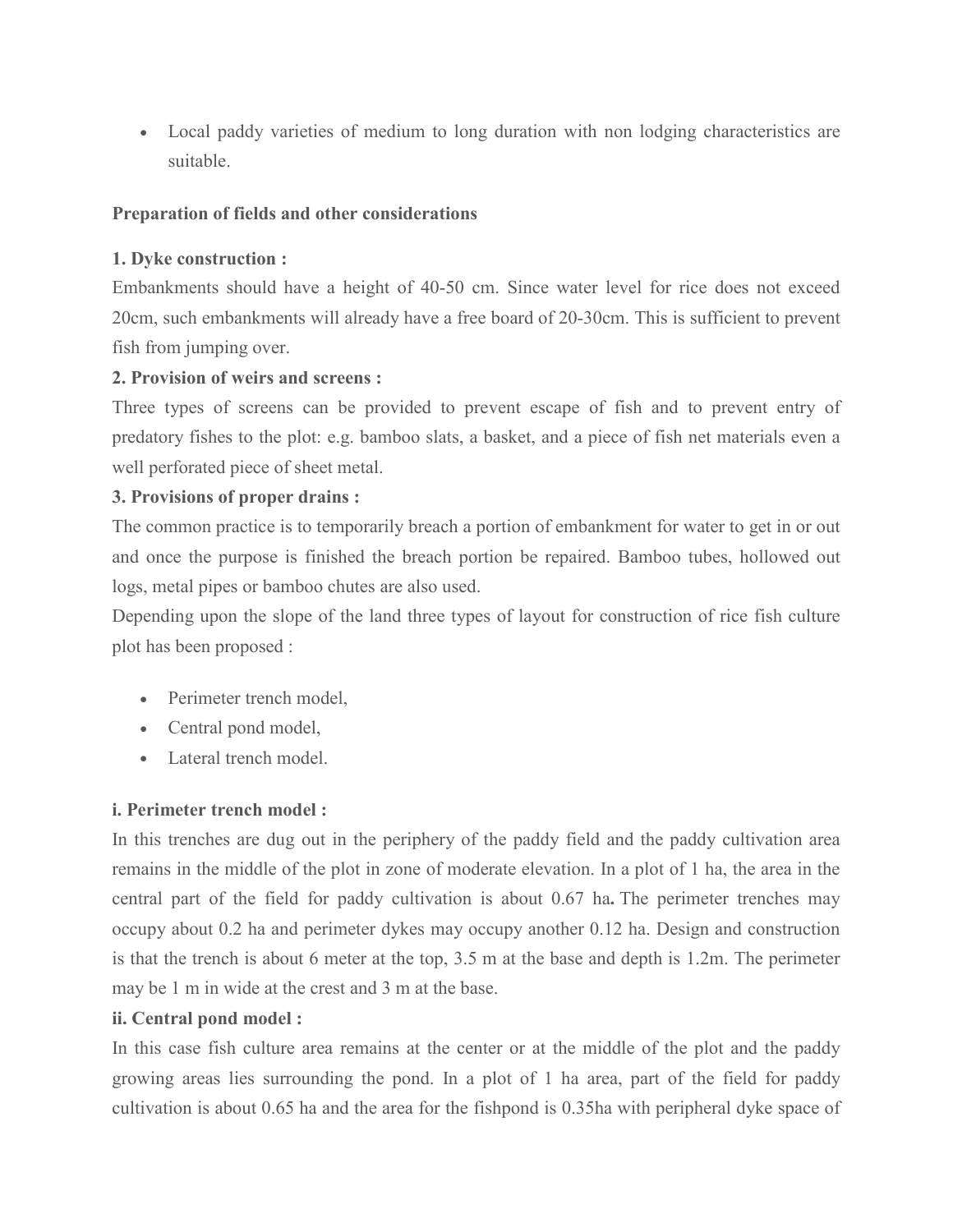0.002 ha. The dimensions of perimeter dyke may be 20cm in width, base is of 50 cm width and height is of 30 cm.

#### **iii. Lateral trench model :**

Trapezoidal trenches are dug at the sides of paddy plot of dimensions top width 18 m, base 15m and depth is of 1.5 m. There is also to be a peripheral dyke like other two previous cases. In a plot of 1 ha area; part of the field for paddy cultivation is about 0.61 ha and the area for the fishpond is 0.27ha with peripheral dyke space of 0.12 ha.

#### **Water management**

Continuous flooding up to the maximum tolerated by rice without affecting its rice production is recommended and it is generally 15-20 cm. At that depth, the effective water depth of 65-70 cm is available to the fish in refuge. This is sufficient to provide the fishes a cooler place when the shallow water over the rice warms up to as high as  $40^{\circ}$ C. The increased depth means a greater volume of water for rice –fish culture.

## **Fertilization**

Application of fertilizers increases the nutrient concentration in water, which flourish the growth of phytoplankton, which are directly consumed by the fish or support good growth of zooplankton. Compost fertilizer for deep-water variety  $(20,30)$  tons per ha can be applied. In organic fertilizers for deep water variety Paddy as Nitrogen  $@120kg/ha$ ,  $P_2O_5 @ 60 kg/ha$  and K<sub>2</sub>0  $\omega$  60 kg/ha can be applied.

## **Stocking patters**

Rice fish culture may involve the stocking of young fry for the production of fingerlings (nursery operation) or the growing of fingerlings to marketable size (growing operation). Rice fish farming may either be the culture of only one species (monoculture) or a combination of two or more species of fish and crustaceans (polyculture). Generally, stocking density of fish depends on its size, species and the fertility of the land. It is best to wait until the rice is well established before releasing fish seed. Fish can be stocked once two or three tillers have appeared for which the usual waiting is 1- 3 weeks after transplanting or 4-6 weeks after seeding.

## **Feeding**

To boost the growth of fish, rice bran and mustard oil cake in the ratio of 70:30  $@2-3\%$  of the body weight of fishes can be provided.

*Source : Training manual on "Polyculture and integrated fish farming" publihed by : College of Fisheries, Assam Agricultural University, Raha - 782103, Nagaon, Assam*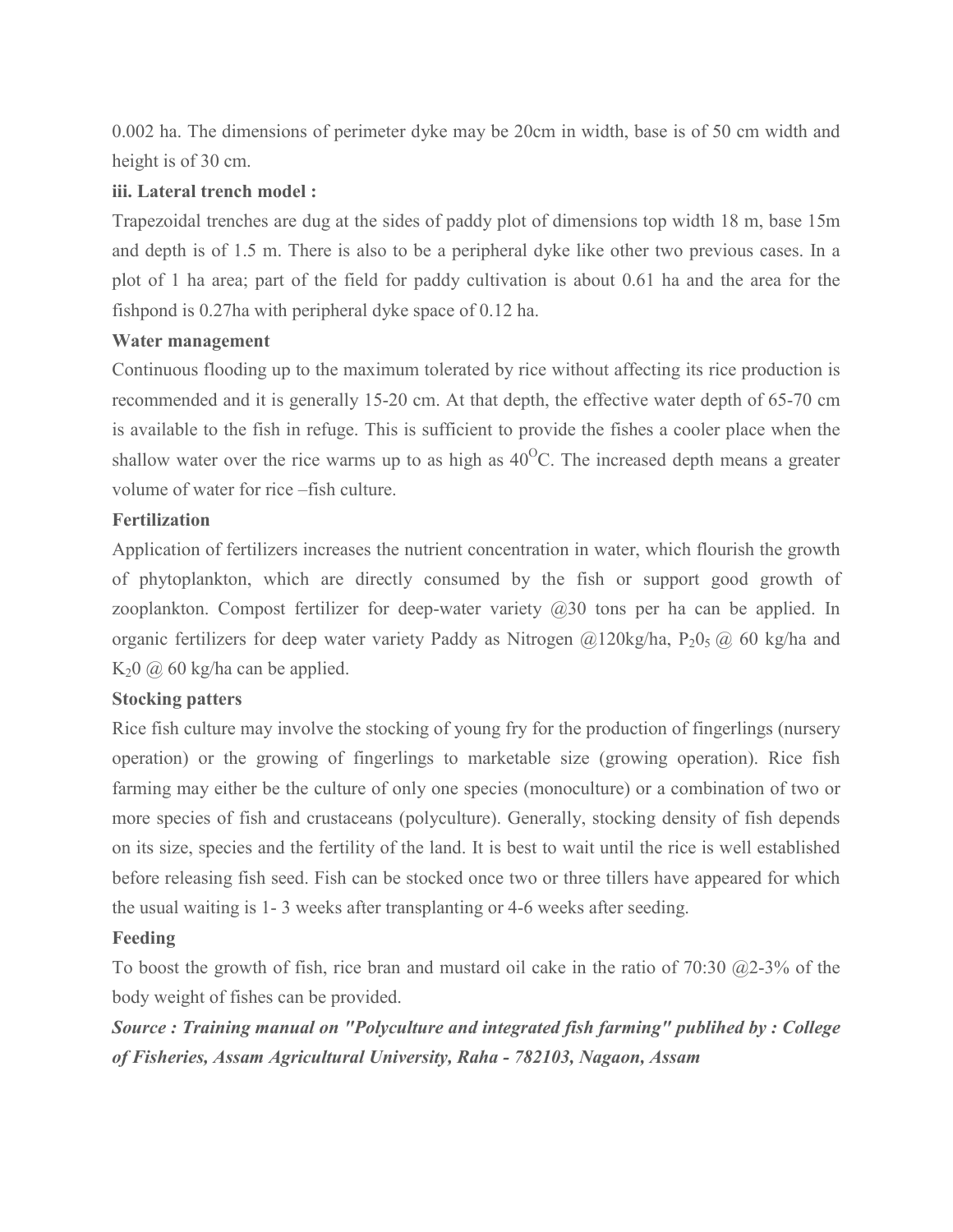#### *4. Fish-Cum-Pig Culture:*

In integrated fish farming with pig, the 'pig dung' is useful for conditioning the soil and providing the necessary nutrients required for fertilising the pond water. Fish-cum-pig culture is practised at large in China where pigs are considered as **"costless fertiliser factories".**

Pig dung contains about 70 percent digestible feed for fishes. The feed while passing down the pig's alimentary canal, gets mixed up with enzymes which continue to act even after defecation. Such undigested solids serve as direct food source for tilapia and common carp.

In tropical fish ponds, weeds are a major problem in fish culture. Such vegetation's are considered as valuable food resource for pigs.

#### **Thus, pigs aptly play a role in biological control of weeds:**

#### **(a) Pig Rearing:**

In fish-cum-pig culture the embankments of fish ponds are made wider (over 10 m in China) to facilitate the building of pig sites and also for growing vegetables, fruit trees or other crops. In the slopes, grasses can also be grown which is used as fodder for grass carp and for other farm animals.

Various aquatic plants, such as azolla, duck weed, Pistia, Wolffia, Lemna, and water hyacinth (Eichhornia) are grown in feeder channels and irrigation ditches associated with the pond farms. These and the foliage of other terrestrial plants (vegetables, rice, corn, etc.) are used for feeding the pigs.

In the water area of the pond, about 10 tons of aquatic plants can be produced, which are sufficient to feed 10 pigs. These plant materials are generally mixed with bananas, coconut meal, rice bran, soybean wastes, groundnut cakes, fish meal, etc.

Pig sites or pen or sty are generally built on nearby land or on the pond embankment. The pen enclosure is built not only for pig raising but also special consideration is given to the needs for breeding, nursing and fattening activities. Pig pen generally have a system of channels for transferring the organic matter into the pond water.

Alternatively, the sty or pen may be constructed above the pond water. The structure is made of wood and provided with a lattice type of floor which permits the excreta and uneaten food to fall directly into the pond water.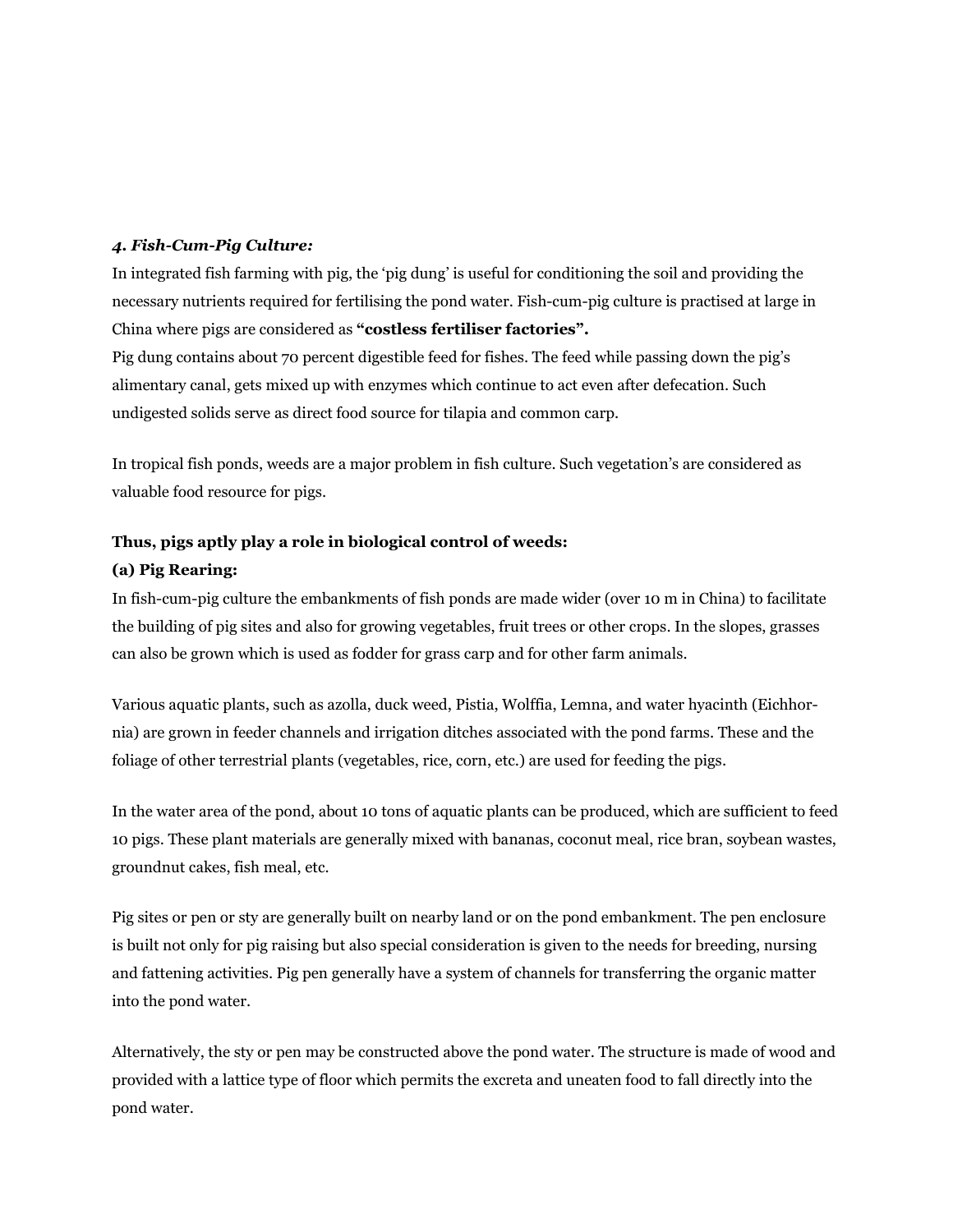Modern practices are to avoid direct washing of the wastes into the pond. The urine and dung of pigs are first allowed to the oxidation tanks (digestion chambers) where sedimentation and fermentation of the manure take place. The supernatant liquid, at regular intervals, are then discharged into the fish ponds.

The sludge that remains is utilised as fertilisers in agriculture. Alternatively the pig manure may be kept in a heap on the pond embankment for later use. The chemical composition of pig wastes is depicted in Table 6.13.

| Table 6.13 : Chemical composition of pig wastes |                           |             |                    |                        |                            |                    |
|-------------------------------------------------|---------------------------|-------------|--------------------|------------------------|----------------------------|--------------------|
| Source                                          | Organic<br>matter<br>(50) | N<br>$(\%)$ | $P_2O_5$<br>$(\%)$ | $\mathbf{P}$<br>$($ %) | K <sub>2</sub> O<br>$($ %) | $\bf{K}$<br>$($ %) |
| Fresh<br>manure                                 | 15.00                     | 0.60        |                    | $0.40$ 0.18 0.44       |                            | 0.37               |
| Urine                                           | 2.00                      | 0.30        | 0.12               | 0.05                   | 1.00                       | 0.83               |
| Air-dried<br>manure                             | 34.32                     | 2.12        | 0.98               | 0.43                   | 2.45                       | 2.03               |
| Litter<br>manure                                | 34.00                     | 0.48        | 0.24               | 0.11                   | 0.63                       | 0.52               |

The number of pigs to be raised per hectare and the manuring rates to be applied are based on years of experience. The production of manure depends upon the age and size of the pig. A piglet produces about 3.4 kg manure a day, while a one-year-old pig gives about 12.5 kg a day.

The average production of faeces and urine per pig is about 7.8-8 tons per annum. A density of 60-100 pigs has been found to be sufficient to fertilise a one hectare fish pond.

#### **(b) Fish Rearing:**

Polyculture is commonly practised in such integrated farming due to the variety of food that becomes available in the pond. Herbivorous and omnivorous fishes are used for culture; generally common and Chinese carps and less frequently catfishes (Pangasius), Indian carps and tilapia.

Due to high productivity of the ponds, fairly high rates of stocking are generally practised — 60,000 fingerlings of different species (weighing 20-30 gm) per hectare.

#### **(c) Production and Duration of Culture:**

The duration of culture of fishes and pigs varies. Generally it is about one year, but culture for 6 months duration is also practised. The overall economics of combined fish and pig rearing depends on the local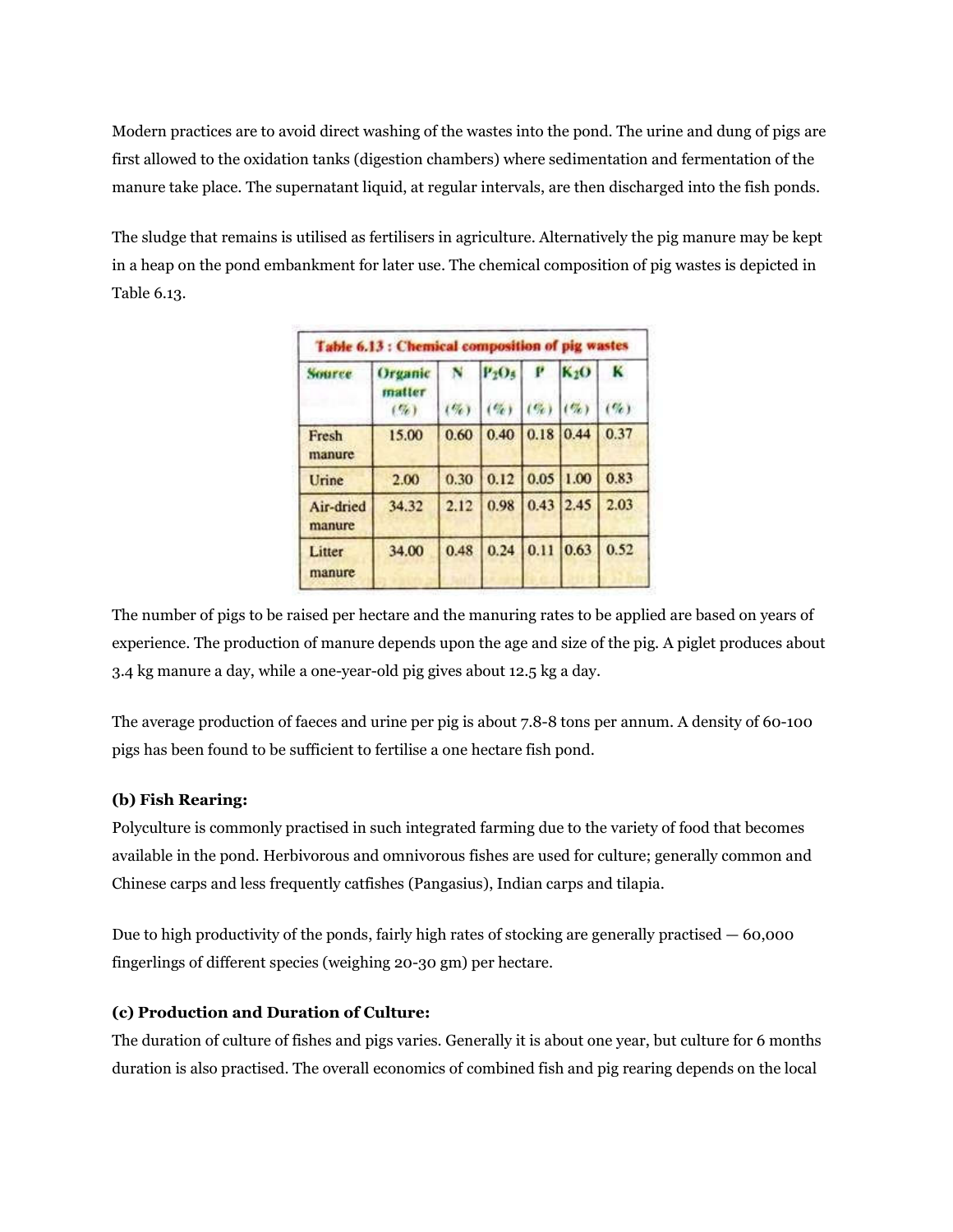conditions. However, the pigs are generally sold when they have attained a weight of 90-100 kg. The production of fish generally varies between 2 and 18 tons per hectare per annum.

#### **(d) Advantages and Disadvantages of Fish-Cum- Pig Culture:**

#### **(i) Advantages:**

(1) Such integrated farming increases the productivity per area and thus, the farmers income becomes doubled or more.

(2) Pig dung conditions the soil of a new pond and provides ready-made organic matter, containing the necessary nutrients.

(3) Pig dung contains about 70 per cent digestible feed for fishes. The undigested solids present in the faeces of pig serves as direct feed source for tilapia and common carp.

(4) Pigs aptly plays a role in biological control of weeds, as weeds are considered as valuable food source for pigs.

#### **(ii) Disadvantages:**

(1) Addition of too much pig manure may lead to increased nutrient load resulting in pollution of the water body and mortality of the fishes.

(2) Considerable care and management skills are required to prevent pollution. It has been found that satisfactory fish production can be obtained with much lower manuring.

## *5. Other Animals in Fish Systems of Integrated Farming:*

## **(a) Fish-Cum-Cattle Farming:**

Cattle wastes and washings from the cattle sheds are conveyed through pipes into the ponds which acts as good fertiliser. Cattle wastes are generally collected in a pit for later use. In addition to fish yield, production of milk from cattle and beef adds to the economy.

#### **(b) Fish-Cum-Rabbit Farming:**

Rabbit farming has been found to be ideal for integration with small- scale fish culture. Rabbit manure have greater value as a direct food for fish compared to other livestock wastes.

#### **(c) Fish-Cum-Mulberry Farming:**